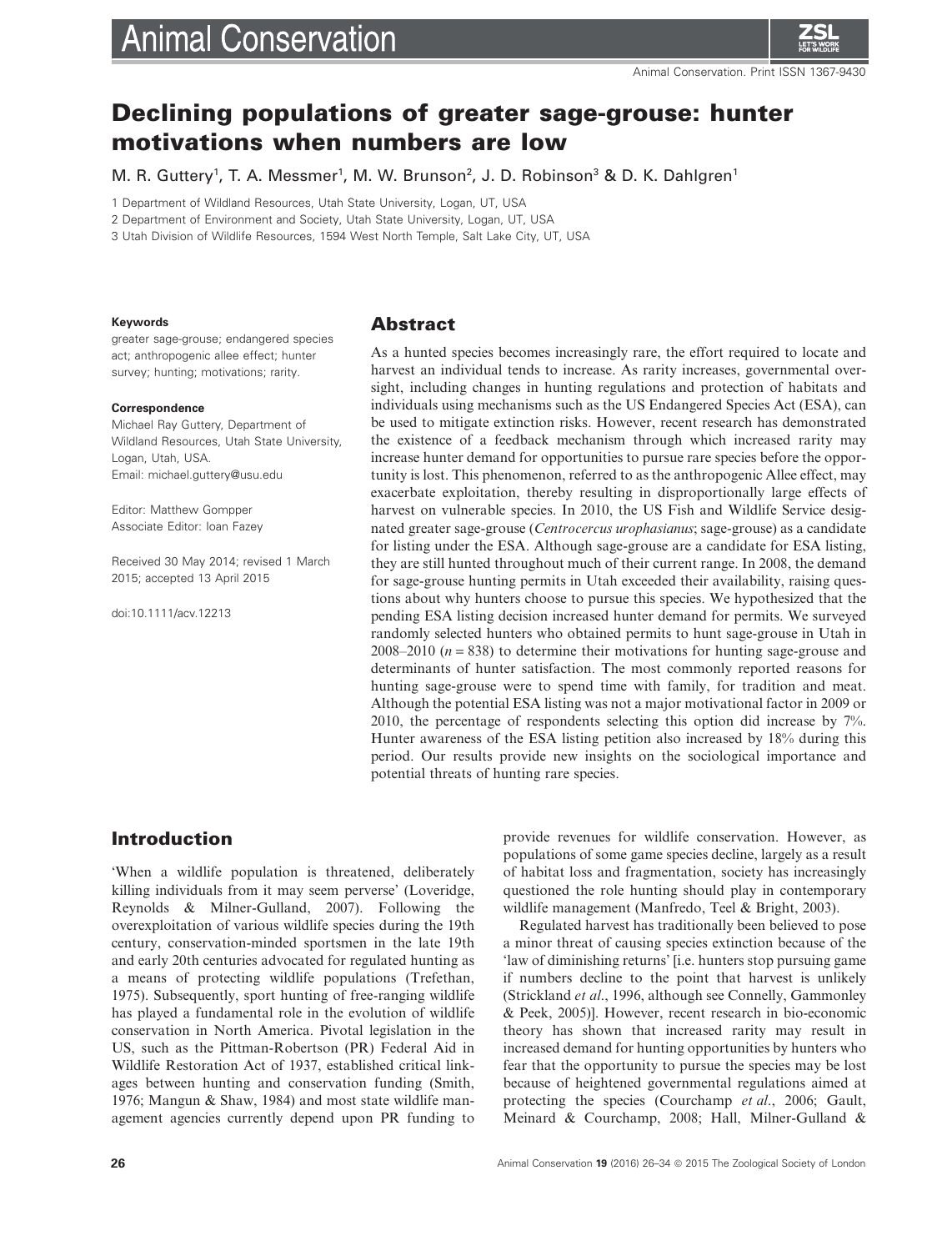

**Figure 1** Map of the historic (yellow) and current (green) range of greater sage-grouse in North America. The map inset portrays areas currently occupied by greater sage-grouse in Utah. The four areas where hunting was permitted in Utah during the course of our study (2008–2010) are outlined in red.

Courchamp, 2008; Angulo *et al*., 2009). These findings, commonly referred to as anthropogenic Allee effect, have increased concerns about the conservation of declining species and the interaction between environmental policy and harvest, particularly for trophy game species (Palazy *et al*., 2012; Prescott *et al*., 2012).

Large-scale anthropogenic alteration of biotic and abiotic systems further complicates the conservation of many species. Habitat loss caused by land-use change continues to threaten biodiversity at a global scale (Sala *et al*., 2000). Contemporary climate change may pose an even greater threat to many species than habitat loss (Thomas *et al*., 2004). The interactive effects of habitat loss and climate change may prove especially disastrous for species that are unable to adapt or migrate to climate refugia because of a lack of habitat connectivity resulting from habitat loss and/or fragmentation. The cumulative effects of these processes over time may exacerbate population declines of many hunted species thereby increasing public scrutiny of the role of hunter harvest in their management.

Greater sage-grouse (*Centrocercus urophasianus*; sagegrouse) are endemic to western North America and are obligates of sagebrush (*Artemisia* spp.) habitats (Fig. 1; Schroeder, Young & Braun, 1999). Sage-grouse populations experienced range-wide declines throughout the 20th century primarily as a result of habitat loss, fragmentation and degradation (Connelly & Braun, 1997; Knick & Connelly, 2011). During this period of population declines, state wildlife management agencies drastically limited sagegrouse harvest levels and, in some instances, prohibited the harvest of sage-grouse in response to concerns about the impacts of hunting on population trajectories (Rogers, 1964; Connelly, Gammonley & Keegan, 2012).

In addition to the persistent effects of habitat loss and fragmentation, recent research has indicated that sagegrouse populations have already, and will continue to be negatively impacted by climate change (Blomberg *et al*., 2012; Guttery *et al*., 2013; Caudill *et al*., 2014). In 2010, the US Fish and Wildlife Service (USFWS) determined that sage-grouse warranted protection under the Endangered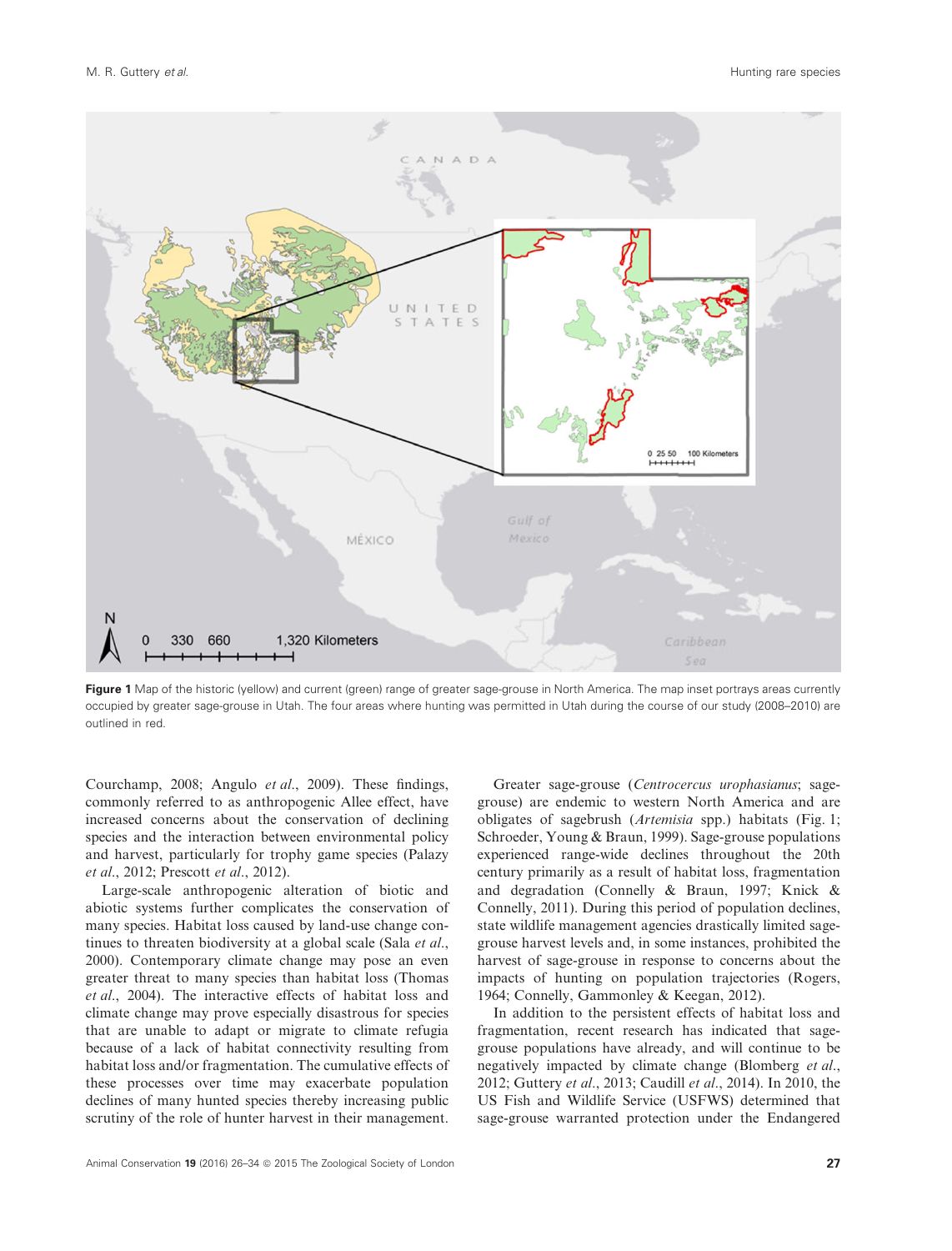Species Act of 1973 (ESA). However, protection was withheld in favor of species with greater conservation needs (USFWS, 2010). As a result of this 'warranted but precluded' decision, sage-grouse are currently considered a 'candidate species' and, as such, population status must be monitored by USFWS to determine if the species should be promoted to full 'threatened' or 'endangered' status (USFWS, 2010). Despite uncertainty about the long-term viability of this species, sage-grouse are still hunted in 10 of the 11 states in which the species occurs (Reese & Connelly, 2011).

Although hunting was not cited as a high-priority threat by the USFWS (2010), many stakeholders question why state wildlife agencies continue to allow hunters to harvest sage-grouse (Belton, Jackson-Smith & Messmer, 2009; UDWR, 2009). Currently, there is disagreement about the direct effects of hunting on sage-grouse populations. Several authors have attempted to assess the impacts of harvest on sage-grouse populations (Zunino, 1987; Stigar, 1989; Wik, 2002; Connelly *et al*., 2003; Sika, 2006; Sedinger *et al*., 2010). However, many of these studies were plagued by confounding factors (small sample sizes, lack of replication) or produced contradictory results regarding whether hunter harvest is additive or compensatory to natural mortality (Reese & Connelly, 2011).

Even given the inconsistent results, the biological impacts of hunting are far better understood than hunter motivations for pursuing this species. Currently, there are no published studies concerning the human dimensions of hunting sage-grouse. Further, because one of the basic tenets of harvest management is that only populations that are large and robust enough to sustain harvest be hunted (Connelly *et al*., 2005), few opportunities currently exist to study hunters of rare, declining, or ESA candidate species in North America. Reese & Connelly (2011) concluded that the future of sage-grouse harvest management must be guided by both the biological and social implications of hunting this ESA candidate species.

Given recent findings about the interaction of rarity and hunter demand (Angulo *et al*., 2009) and the potential cumulative threats posed by climate and land-use change on wildlife populations (Sala *et al*., 2000; Thomas *et al*., 2004), better information is needed regarding the potential effects of hunting on declining species. Because of their rare dual status as a candidate for ESA listing and a hunted species, we chose to use sage-grouse as a model species to evaluate the effects of real and proposed changes in conservation status and hunting regulations on hunter satisfaction and motivations in order to gain a better understanding of how hunting may affect this and other declining species. Specifically, we hypothesized that the pending ESA listing decision increased hunter demand for sage-grouse hunting permits. Additional objectives of our research were to (1) determine what factors contribute most to sage-grouse hunter satisfaction; (2) gain an understanding of why Utah hunters choose to hunt sage-grouse; (3) to determine if the possibility of heightened protection for sage-grouse has resulted in changes in hunter motivations.

# Materials and methods

#### **Survey design and implementation**

The Utah Division of Wildlife Resources (UDWR) requires that hunters apply for and obtain special permits to hunt sage-grouse. Hunters who obtained permits were required to pay a \$10 permit processing fee. During the course of our study, only four sage-grouse populations within the state were open to hunting (Fig. 1) and each permitted hunter was allowed to harvest, at most, two birds from one of the four designated populations (UDWR, 2009). The UDWR employs an adaptive harvest management strategy wherein the number of permits available in a given year is a function of the estimated autumn population size, previous hunter participation and harvest success rates (UDWR, 2009). Following the hunting season, UDWR conducts annual surveys of sage-grouse permit holders to determine hunt participation rates, harvest success, number of days hunted, number of birds harvested and hunter satisfaction. In 2008, the demand for sage-grouse hunting permits was so great that the permit application website crashed (the actual number of individuals attempting to access the site is unknown). In response to this unusually high demand for permits, UDWR modified the 2008 survey to include questions concerning motivations for obtaining a permit and factors contributing to hunter satisfaction. Each respondent was allowed to select up to two motivations. Additionally, beginning in 2008, and continuing throughout our study period, UDWR delayed the sage-grouse hunting season by 2 weeks (from mid-September to late September) to allow brood groups additional time to disband in hopes of reducing harvest rates for juveniles and reproductively successful hens (Ellison, 1991). Subsequently, hunters were asked if this regulatory change affected their interest in hunting sage-grouse. Finally, permit holders were asked about their knowledge of the petition to list sage-grouse under the ESA, and their plans to hunt sage-grouse in the future. The survey was modified slightly in 2009 to include additional questions about anticipated participation in upland game bird (i.e. birds other than waterfowl, typically of the order Galliformes or Columbiformes) hunting if the sage-grouse hunt were cancelled, whether a hunt could be satisfactory if the legal limit of two sage-grouse was not harvested and whether a hunt could be satisfactory if no sage-grouse were harvested (Supporting Information Appendix S1).

The UDWR survey sampling protocol required that a minimum of 25% of the permit holders for each of the four hunt areas in the state be contacted. Each permit holder was assigned a permit number and sampling was conducted by randomly selecting from these numbers. Surveys were conducted via telephone interviews during 2008 and 2009. In 2010, the UDWR elected to change the survey method. A sample of permit holders was initially invited to complete the survey online. Hunters who did not complete the online survey within 2 weeks were sent a paper copy of the survey with a pre-addressed postage-paid envelope to return the completed survey. In all years, if a permit holder could not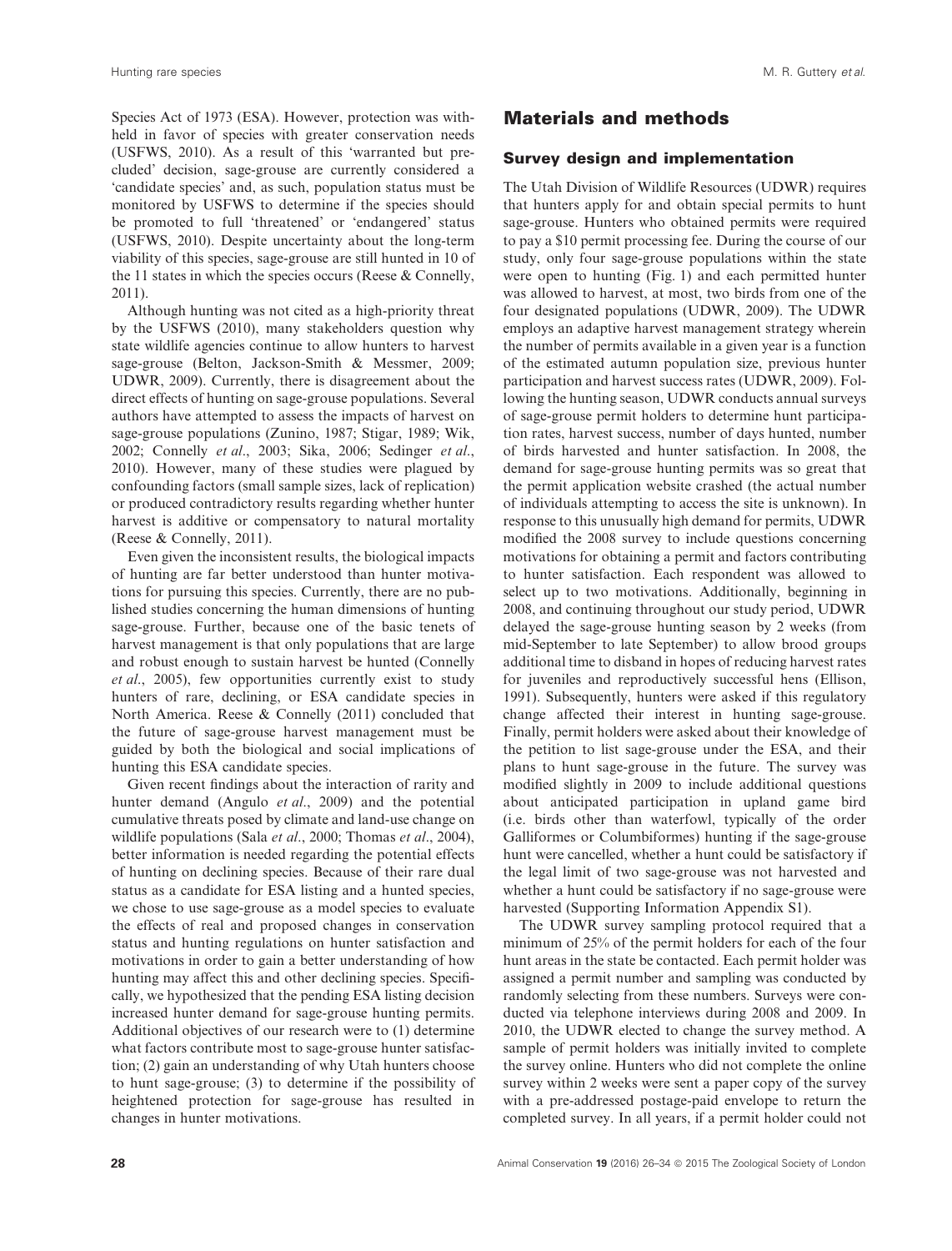be reached or refused to participate in the survey, another permittee was randomly selected. The UDWR survey protocol did not include provisions for testing for nonresponse bias. Additionally, UDWR policies do not permit the release of hunter contact information to external parties, thereby precluding other options for testing for nonresponse biases. However, we do not suspect that such a bias existed as it has been shown that post-hunting season surveys generally yield accurate harvest data (Steinert, Riffel & White, 1994) and that even low response rates tend to be adequate to control for response biases (Hammitt & McDonald, 1982).

#### **Statistical analysis**

Because of the nested nature of the questions (e.g. permit holder who did not participate in the hunt were not asked to respond to hunt-related questions such as the number of sage-grouse harvested), sample sizes varied by survey question. Question-specific sample sizes are presented in Supporting Information Appendix S1. It is possible, even likely, that some hunters were randomly selected to participate in the survey in multiple years, thereby resulting in a possible lack of independence in some responses across years. Unfortunately, the data provided by UDWR did not include a unique identifier that would have allowed us to determine which, if any, hunters responded in multiple years. As such, all responses were treated as independent.

To assess what factors contributed most to hunter satisfaction (objective 1), survey respondents were asked to choose between five levels of satisfaction with their hunting experience (very unsatisfied, unsatisfied, neutral, satisfied and very satisfied). We used cumulative logit models with backward selection to determine which variables influenced hunter satisfaction. Explanatory variables included harvest success, number of days spent hunting and whether the permit holder was aware that sage-grouse had been petitioned for listing under the ESA. Predictor variables were tested for multicollinearity. The number of birds harvested was not used because this response was highly correlated with harvest success.

To address questions concerning hunter motivations (objectives 2 and 3), response frequencies of motivation options (question 8, Supporting Information Appendix S1) were calculated and comparisons of response categories were performed using chi-square tests. All analyses were performed using SAS v9.2 (SAS Institute Inc., Cary, NC, USA).

### **Results**

During the course of the study (2008–2010), the number of permits issued  $(n = 1120, 834, 809,$  respectively) and number of hunters surveyed  $(n = 318, 288, 232,$  respectively) varied considerably. Most respondents were males (90%) with an average age of 42 years (range = 9 to 91). Minors (age  $< 18$ ) years) constituted 14% of survey respondents. Overall, 78% of survey respondents participated in the sage-grouse hunt  $(2008 = 77.7\%, 2009 = 76.0\%, 2010 = 81.0\%;$  question 1,

Supporting Information Appendix S1). The median number of days spent hunting sage-grouse was one for all years (question 2, Supporting Information Appendix S1). In 2008, 61% of permit holders who participated in the sage-grouse hunt were successful in harvesting at least one bird (question 3, Supporting Information Appendix S1). The percentage of successful hunters increased to 67% in 2009 and increased to 70% in 2010. In 2008 and 2009, 70% of successful hunters harvested a limit of sage-grouse. This percentage increased to 79% in 2010. Across years, hunters who participated in the sage-grouse hunt harvested an average of 1.7 birds (question 4, Supporting Information Appendix S1).

During 2008–2009, approximately 58% of all survey respondents reported being aware that sage-grouse had been petitioned for listing under the ESA (question 7, Supporting Information Appendix S1). Following the species' designation as 'warranted but precluded' in early 2010, awareness increased to 76%. In 2008, a slightly larger percentage of respondents reported that they planned to obtain a sagegrouse permit during the following year (question 6, Supporting Information Appendix S1) than in 2009 or 2010 (84.6%, 76.0% and 79.3%, respectively).

Approximately 33% of respondents in 2008 reported that the change in sage-grouse hunting season dates had affected their interest in pursuing the species (question 12, Supporting Information Appendix S1). The percentage of respondents who reported that the change in season dates increased their interest was similar to the percentage who reported a decline in interest (15.4% and 17.3%, respectively). Hunting participation rates did not differ between groups who reported an increase or decrease in interest because of changes in season date ( $\chi^2 = 0.630$ ,  $n = 104$ , d.f. = 1,  $P = 0.571$ . Additionally, respondents who reported that they were less interested in hunting sage-grouse were no less likely to report intentions of obtaining a permit the following year than were respondents who reported being more interested in pursuing the bird ( $\chi^2 = 0.769$ ,  $n = 104$ , d.f. = 2,  $P = 0.681$ .

Fifty-six percent of respondents reported that their level of participation in upland game hunting would not be affected if the sage-grouse hunting season were closed, whereas 10% reported that they would no longer engage in upland game bird hunting if the sage-grouse hunt were cancelled (question 9, Supporting Information Appendix S1). The remaining 34% indicated that elimination of the sagegrouse hunting season would result in them hunting upland game less often.

Logit models for the three combined years of survey data indicated that satisfaction (question 5, Supporting Information Appendix S1) was best explained by whether or not a hunter was successful in harvesting at least one sage-grouse (Table 1,  $R^2 = 0.168$ ). Whether successful or unsuccessful, reported satisfaction reflected the full range of satisfaction levels from 'very unsatisfied' to 'very satisfied' (Table 2). However, unsuccessful hunters were more likely than successful ones to report all levels of satisfaction except 'very satisfied' (Table 2). Successful hunters were 35% more likely to report that they were 'very satisfied' with their hunting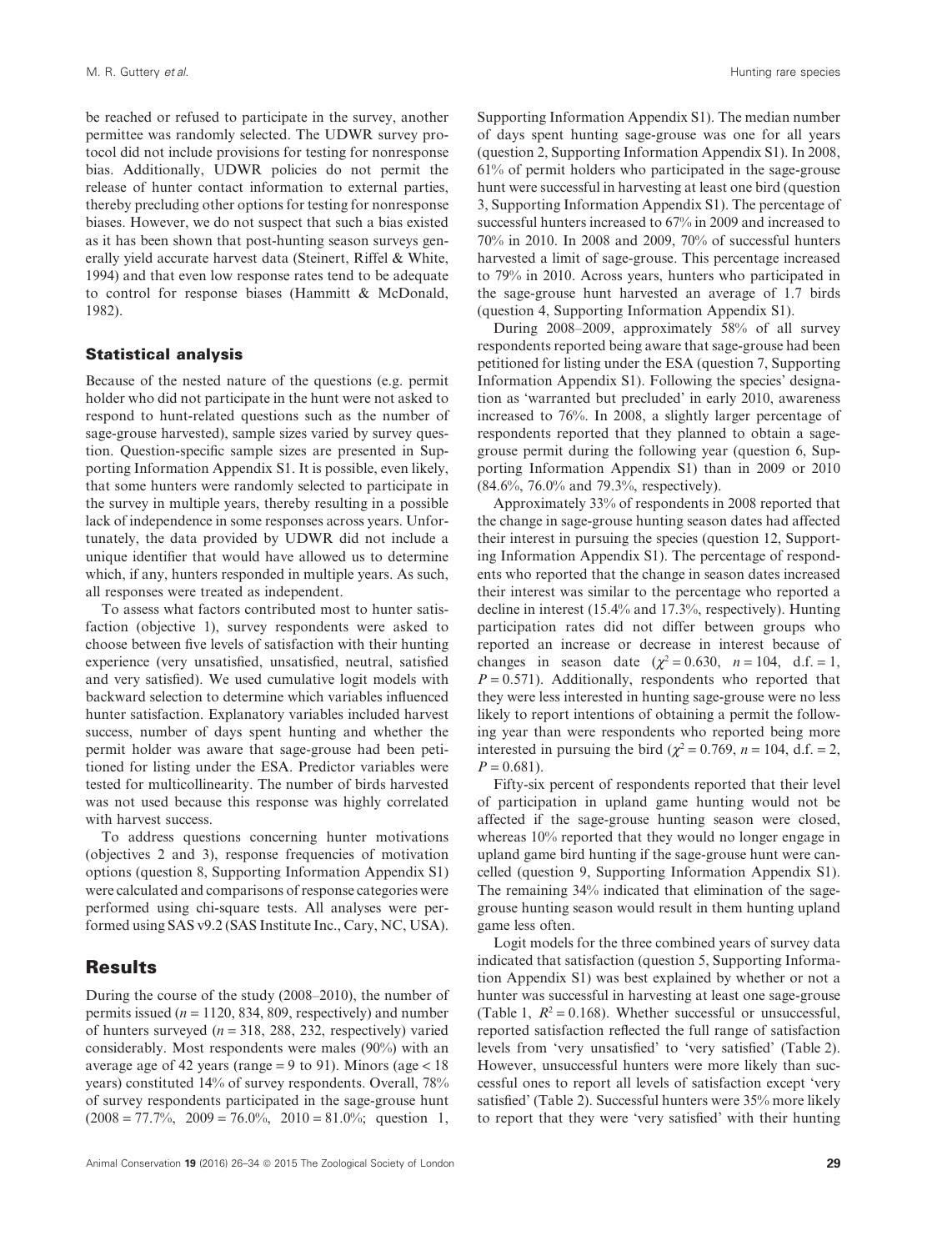experience than unsuccessful hunters. When permit holders were presented with a hypothetical situation in which they were unsuccessful in harvesting a limit of sage-grouse, 45% responded that they would still be satisfied with their hunt while almost 50% reported that they would be very satisfied (question 10, Supporting Information Appendix S1). When respondents were presented with a situation in which they were unsuccessful in harvesting *any* sage-grouse, 50% reported that they would still be satisfied while over 39% said that they would be very satisfied with their hunt (question 11, Supporting Information Appendix S1).

In 2008, the most commonly cited reason for obtaining a sage-grouse permit was 'meat' (50.6%, Table 3), with 'tradition' (45.3%) being the second most frequently cited moti-

**Table 1** Results of backward variable selection for model of greater sage-grouse (*Centrocercus urophasianus*) hunter satisfaction in Utah, USA, 2008–2010

| Predictor of satisfaction    | Wald $\chi^2$ value | P-value |
|------------------------------|---------------------|---------|
| Aware of status <sup>a</sup> | 1.365               | 0.243   |
| Days hunted <sup>b</sup>     | 3 2 4 4             | 0.072   |
| Successful <sup>c</sup>      | 105.279             | < 0.001 |

The final model retained only the effect of successful harvesting at least one sage-grouse. Test statistics and *P*-values are presented for all explanatory variables initially included in the model as these results may aid in the design of similar research. The value in bold is statistically significant.

<sup>a</sup>Binary variable indicating whether hunters were aware of the petition to list sage-grouse under the ESA.

bVariable indicating the number of days spent hunting sage-grouse. Few hunters reported hunting more than 2 days so numbers greater than 2 were rounded down to 2.

c Binary variable indicating whether a hunter was successful in harvesting at least one sage-grouse.

.

vator (question 8, Supporting Information Appendix S1). Although a small percentage (7.2%) of hunters cited 'other' as a reason for obtaining a permit in 2008, the associated comments indicated that an additional motivation category was needed. Consequently, for the 2009 and 2010 surveys, we added the option of 'To spend time outdoors with family' to the survey. Because of this addition, motivation data from 2008 cannot be directly compared with data from subsequent years. In 2009 and 2010, 'family' was the dominant factor cited for why individuals chose to hunt sagegrouse (74.3% and 67.2%, respectively, Table 3). Although 'listing' was not a primary motivational factor in any year of the study  $(2008 = 13.8\%, 2009 = 10.1\%, 2010 = 17.2\%),$  the percentage of respondents who selected this option did increase considerably between 2009 and 2010. This increase between 2009 and 2010 was similar in direction and magnitude to the increase in the percentage of hunters who reported that they were motivated by a view that sagegrouse are a trophy species  $(2009 = 22.9\%, 2010 = 30.6\%,$ Table 3). Across years, respondents who reported being motivated by 'listing' showed weak evidence of being more likely to report that they were also motivated by the perception of sage-grouse as a trophy species ('trophy';  $\chi^2 = 2.401$ ,  $n = 658$ , d.f. = 1,  $P = 0.121$ .

# **Discussion**

Our results suggest that sage-grouse in Utah do not appear to be strongly threatened by the anthropogenic Allee effect (i.e. our hypothesis that the petition to list sage-grouse under the ESA motivated hunters was not well supported). However, following the designation of sage-grouse as a candidate for ESA listing in early 2010, participation in the sage-grouse hunt increased and a greater percentage of respondents reported that they were influenced by the threat

**Table 2** Reported levels of hunt satisfaction for successful and unsuccessful greater sage-grouse (*Centrocercus urophasianus*) hunters, Utah, USA, 2008–2010

| Successful | Very unsatisfied | Jnsatisfied   | Neutral | Satisfied | Very satisfied |
|------------|------------------|---------------|---------|-----------|----------------|
| <b>No</b>  | <u>.</u>         | $\bigcap$<br> | ے . د   | 28.3      | 19.9           |
| Yes        | ے . ب            | $\sim$        | .       | 21.0      | 55.1           |

Values reported are the percentage of respondents reporting various levels of satisfaction and hunt success. Percentages are calculated from a sample of 654 hunters who participated in the Utah sage-grouse hunt during our study.

**Table 3** Percentage of hunters who reported various reasons for obtaining a greater sage-grouse (*Centrocercus urophasianus*) hunting permit in Utah, USA, 2008–2010

| Reasons for obtaining a permit                    | 2008   | 2009 | 2010 |
|---------------------------------------------------|--------|------|------|
| View them as a trophy game bird (trophy)          | 29.2   | 22.9 | 30.6 |
| Always hunted them (tradition)                    | 45.3   | 27.8 | 37.1 |
| Want to harvest one before ESA listing (listing)  | 13.8   | 10.1 | 17.2 |
| New to upland game hunting, giving it a try (new) | 19.2   | 14.2 | 8.6  |
| Hunt them for meat (meat)                         | 56.0   | 33.7 | 19.8 |
| To spend time outdoors with family (family)       | $NA^a$ | 74.3 | 67.2 |
| Other reasons (other)                             | 7.2    | 2.4  | 15.5 |

Percentages within a column do not sum to 100% because hunters were allowed to select up to two motivating factors.

a Indicated that the associated response option was not applicable (i.e. NA) because of not being included in the survey until 2009.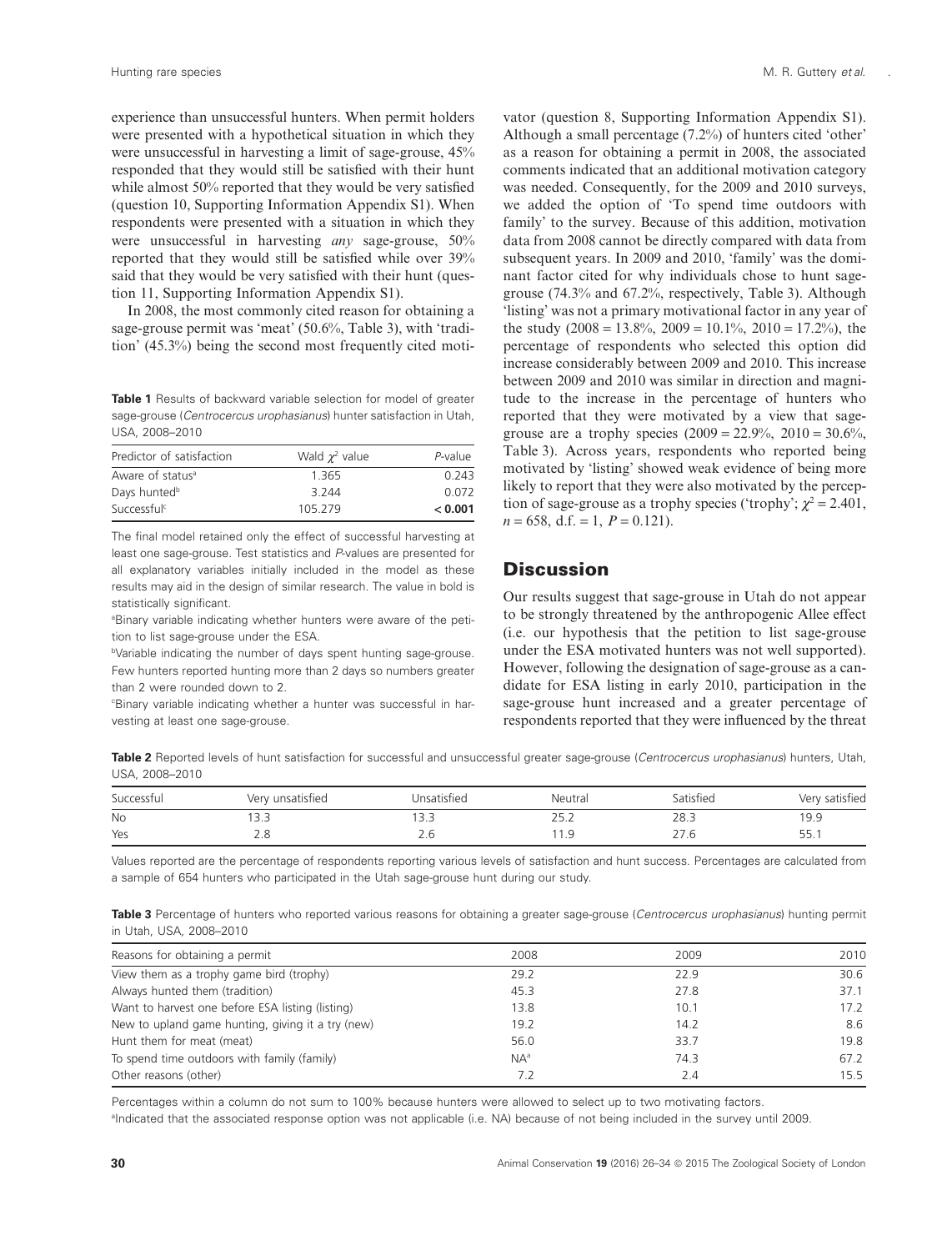of ESA listing and the perception of sage-grouse as a trophy species. These findings suggest that for rare or declining game species that are not primarily viewed as high-value trophies, the passage of protective regulations is unlikely to lead to a substantially increased threat from hunting via the anthropogenic Allee effect, provided that harvest is carefully regulated, as with sage-grouse harvest in Utah.

#### **Hunting a declining species**

The increased influence of the ESA listing petition in 2010 may be attributable to increased public awareness. However, a search for articles published in Utah newspapers between 1 January 2004 and 1 June 2008 yielded 25 entries that included the words 'sage-grouse' and 'Endangered Species Act' suggesting that many Utah residents had been exposed to information about the decline of sage-grouse prior to our study. Overall, our results suggest that Utah sage-grouse hunters were primarily motivated by affiliation- ('family' or 'tradition') and achievement-oriented ('meat' or 'trophy') factors (Decker & Connelly, 1989). These findings are corroborated by other studies (Hayslette, Armstrong & Mirarchi, 2001; Radder & Bech-Larsen, 2008) that highlighted the influence of tradition and companionship/ socializing on hunter motivations. We did find weak evidence that respondents who reported being motivated by the perception of sage-grouse as a trophy species were also more likely to report being motivated by the possibility of losing the opportunity to pursue the species if it were listed as threatened or endangered. If the species continues to decline, it is possible that more hunters will be motivated by the threat of ESA listing and/or the desire to harvest a trophy gamebird.

Sage-grouse hunter participation rates declined by 1.6% between 2008 and 2009, continuing a trend documented by UDWR since 2004 (Supporting Information Appendix S2). However, reported participation rates increased by approximately 5.0% between 2009 and 2010. Although it is unclear why this increase occurred, the decision to list sage-grouse as a 'warranted but precluded' in early 2010 may have resulted in higher participation rates among hunters concerned about possibly losing the opportunity to hunt sagegrouse in the near future. Additionally, the highest documented rates of sage-grouse hunter participation in Utah were during the 2005 hunting season (Supporting Information Appendix S2), which was preceded in January of 2005 by a decision by the USFWS that sage-grouse did not warrant ESA protection (UDWR, 2009). This further suggests that the threat of increased regulation and/or increased media coverage of potential regulatory action may lead to increased participation in sage-grouse hunting. An association between increased regulation to protect a species and increased exploitation has previously been documented by other researchers (Rivalan *et al*., 2007). However, in the years following the high participation rate of 2005 and the rebound of 2010, participation rates declined rapidly, suggesting that the effects of regulatory actions on participation rates are short-lived. Similarly, Koons, Rockwell, & Aubry

(2014) reported that changes in harvest regulations for lesser snow geese (*Chen caerulescens caerulescens*) resulted in a temporary increase in harvest mortality, likely as a result in increased hunter participation rates, followed by a trend in harvest rates declining below the long-term average.

We obtained hunter predictions about whether further regulation (i.e. ESA listing) would affect their future participation in upland game bird hunting. Although most respondents reported that regulations resulting in a cancellation of the sage-grouse hunting season would not lead them to stop participating in upland game hunting, just under half of the respondents did report that termination of the sagegrouse hunt would result in reduced involvement in upland game hunting. We interpret this as evidence that there is a small population of devout sage-grouse hunters but that most hunters would shift the time normally spent pursuing sage-grouse to the pursuit of other upland game species. These results may suggest that wildlife management agencies may be able to impose stringent harvest restrictions for rare species without resulting in a reduction in hunting participation and associated revenues by offering opportunities to pursue more abundant species (Messmer & Enck, 2012).

#### **Hunter satisfaction and the conservation of sage-grouse populations**

Most respondents were satisfied with their hunting experience. Unlike other studies, which found that hunter satisfaction was affected by multiple factors (Decker, Brown & Gutierrez, 1980; Hammitt, McDonald & Patterson, 1990; Gigliotti, 2000; Frey *et al*., 2003), our data suggested that the level of satisfaction was primarily influenced by hunter success. Messmer *et al*. (1998) reported a similar relationship for big game hunters in Utah. Early game management philosophy purported that successful hunters were satisfied hunters (Stankey, Lucas & Ream, 1973; Woods & Kerr, 2010). While our data appeared to support this idea, our model explained only 17% of the variation in hunter satisfaction. This suggests that other factors that we did not measure may be better determinants of satisfaction than hunter success (Messmer & Enck, 2012).

Unlike other rare game species in North America [e.g. bighorn sheep (*Ovis canadensis*)], sage-grouse are not viewed as a highly valuable trophy species at a national scale, nor does sage-grouse hunting have strong cultural or spiritual importance as is the case for hunting other ESA listed or candidate species such as the polar bear (*Ursus maritimus*; USFWS, 2008), ringed seal (*Phoca hispida*; NOAA, 2012) and Pacific walrus (*Odobenus rosmarus*; USFWS, 2011) in some Native American cultures (Wein, Freeman & Makus, 1996; Duhaime, Chabot & Gaudreault, 2002; Stirling, 2011).

Although trophy hunting has been shown to have negative evolutionary consequences (Coltman, O'Donoghue & Jorgenson, 2003), individual hunting permits for some trophy species may sell for hundreds of thousands of dollars (Loveridge *et al*., 2007) thereby producing revenues that may facilitate conservation efforts at a minimal cost to the species being hunted. Some of our respondents reported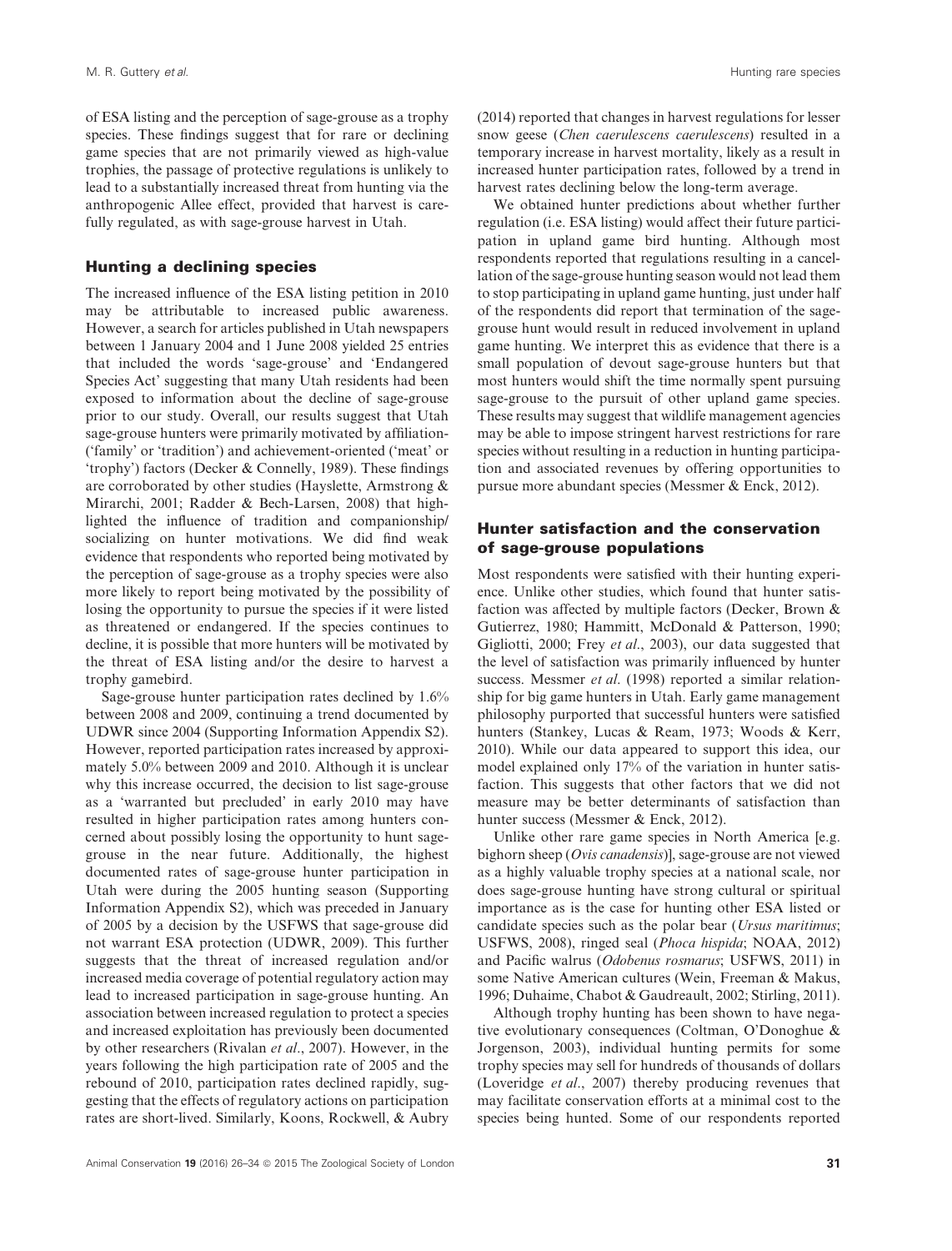.

being motivated by the perception of sage-grouse as a trophy species and tradition. However, neither of these conditions appeared to occur at the levels documented for other trophy or culturally significant species.

The importance of funding for wildlife research and conservation cannot be ignored. Because the majority of funding for state wildlife management agencies comes from user fees (i.e. PR excise taxes, hunting license sales), these funding sources are essential to the conservation of all wildlife. Until wildlife agencies receive broader public funding, they must continue to balance social, biological and financial factors in addressing conservation concerns with userbased harvest management strategies that provide the majority of the agencies' revenue.

Given these conditions and our findings, conservation strategies for sage-grouse, or other rare or declining species, must carefully weigh the social and biological implications of hunting. The stringent harvest regulations adopted by UDWR that link sage-grouse hunting opportunities to annually estimated population sizes are an effective means of offsetting the threats predicted by the anthropogenic Allee effect hypothesis. However, it is also necessary to recognize that uncertainty about the effects of harvest on sagegrouse still exists. We recommend that if harvest of a species is deemed appropriate, conservative harvest management strategies be established using the best available science and that the long-term stability of the population take precedence over other factors (Connelly *et al*., 2005).

# **Acknowledgments**

We thank H.H. Bernales, D. Olsen and J. Dolling of the UDWR. We are also grateful to S. Durham for providing statistical advice. Comments by R. Banner, F. Provenza, D. Koons and three anonymous reviewers greatly improved the manuscript. Finally, we thank all of the hunters who participated in our survey.

# **References**

- Angulo, E., Deves, A.L., Saint Jalmes, M. & Courchamp, F. (2009). Fatal attraction: rare species in the spotlight. *Proc. Roy. Soc. B Bio.* **276**, 1331–1337.
- Belton, L., Jackson-Smith, D.B. & Messmer, T.A. (2009). Assessing the needs of sage-grouse local working groups: final technical report. Utah State University, Logan, UT, USA.
- Blomberg, E., Sedinger, J., Atamian, M. & Nonne, D. (2012). Characteristics of climate and landscape disturbance influence the dynamics of greater sage-grouse populations. *Ecosphere* **3**, 1–20.
- Caudill, D., Guttery, M.R., Bibles, B., Messmer, T.A., Caudill, G., Leone, E., Dahlgren, D.K. & Chi, R. (2014). Effects of climatic variation and reproductive trade-offs vary by measure of reproductive effort in greater sagegrouse. *Ecosphere* **5**, 1–11.
- Coltman, D., O'Donoghue, P. & Jorgenson, J. (2003). Undesirable evolutionary consequences of trophy hunting. *Nature* **426**, 655–658.
- Connelly, J.W. & Braun, C.E. (1997). Long-term changes in sage grouse *Centrocercus urophasianus* populations in western North America. *Wildl. Biol.* **3**, 229–234.
- Connelly, J.W., Reese, K.P., Garton, E.O. & Commons-Kemner, M.L. (2003). Response of greater sage-grouse *Centrocercus urophasianus* populations to different levels of exploitation in Idaho, USA. *Wildl. Biol.* **9**, 335–340.
- Connelly, J.W., Gammonley, J.H. & Peek, J.M. (2005). Harvest management. In *Techniques for wildlife investigations and management*: 658–690. Braun, C.E. (Ed.). Bethesda: The Wildlife Society.
- Connelly, J.W., Gammonley, J.H. & Keegan, T.W. (2012). Harvest management. In *The Wildlife techniques manual: volume 2: management*: 202–231. Silvy, N.J. (Ed.). Baltimore, MD: John Hopkins University Press.
- Courchamp, F., Angulo, E., Rivalan, P., Hall, R.J., Signoret, L., Bull, L. & Meinard, Y. (2006). Rarity value and species extinction: the anthropogenic Allee effect. *PLoS Biol.* **4**, 2405–2410.
- Decker, D. & Connelly, N. (1989). Motivations for deer hunting: implications for antlerless deer harvest as a management tool. *Wildl. Soc. Bull.* **17**, 455–463.
- Decker, D., Brown, T. & Gutierrez, R. (1980). Further insights into the multiple-satisfactions approach for hunter management. *Wildl. Soc. Bull.* **8**, 323–331.
- Duhaime, G., Chabot, M. & Gaudreault, M. (2002). Food consumption patterns and socioeconomic factors among the Inuit of Nunavik. *Ecol. Food Nutr.* **41**, 91–118.
- Ellison, L. (1991). Shooting and compensatory mortality in tetraonids. *Ornis Scand.* **22**, 229–240.
- Frey, S., Conover, M., Borgo, J. & Messmer, T. (2003). Factors influencing pheasant hunter harvest and satisfaction. *Human Dim. Wildl.* **8**, 277–286.
- Gault, A., Meinard, Y. & Courchamp, F. (2008). Consumers' taste for rarity drives sturgeons to extinction. *Conserv. Lett.* **1**, 199–207.
- Gigliotti, L.M. (2000). A classification scheme to better understand satisfaction of Black Hills deer hunters: the role of harvest success. *Human Dim. Wildl.* **5**, 32–51.
- Guttery, M.R., Dahlgren, D.K., Messmer, T.A., Connelly, J.W., Reese, K.P., Terletzky, P.A., Burkepile, N. & Koons, D.N. (2013). Effects of landscape-scale environmental variation on greater sage-grouse chick survival. *PLoS ONE* **8**, 1–11.
- Hall, R.J., Milner-Gulland, E.J. & Courchamp, F. (2008). Endangering the endangered: the effects of perceived rarity on species exploitation. *Conserv. Lett.* **1**, 75–81.
- Hammitt, W., McDonald, C. & Patterson, M. (1990). Determinants of multiple satisfaction for deer hunting. *Wildl. Soc. Bull.* **18**, 331–337.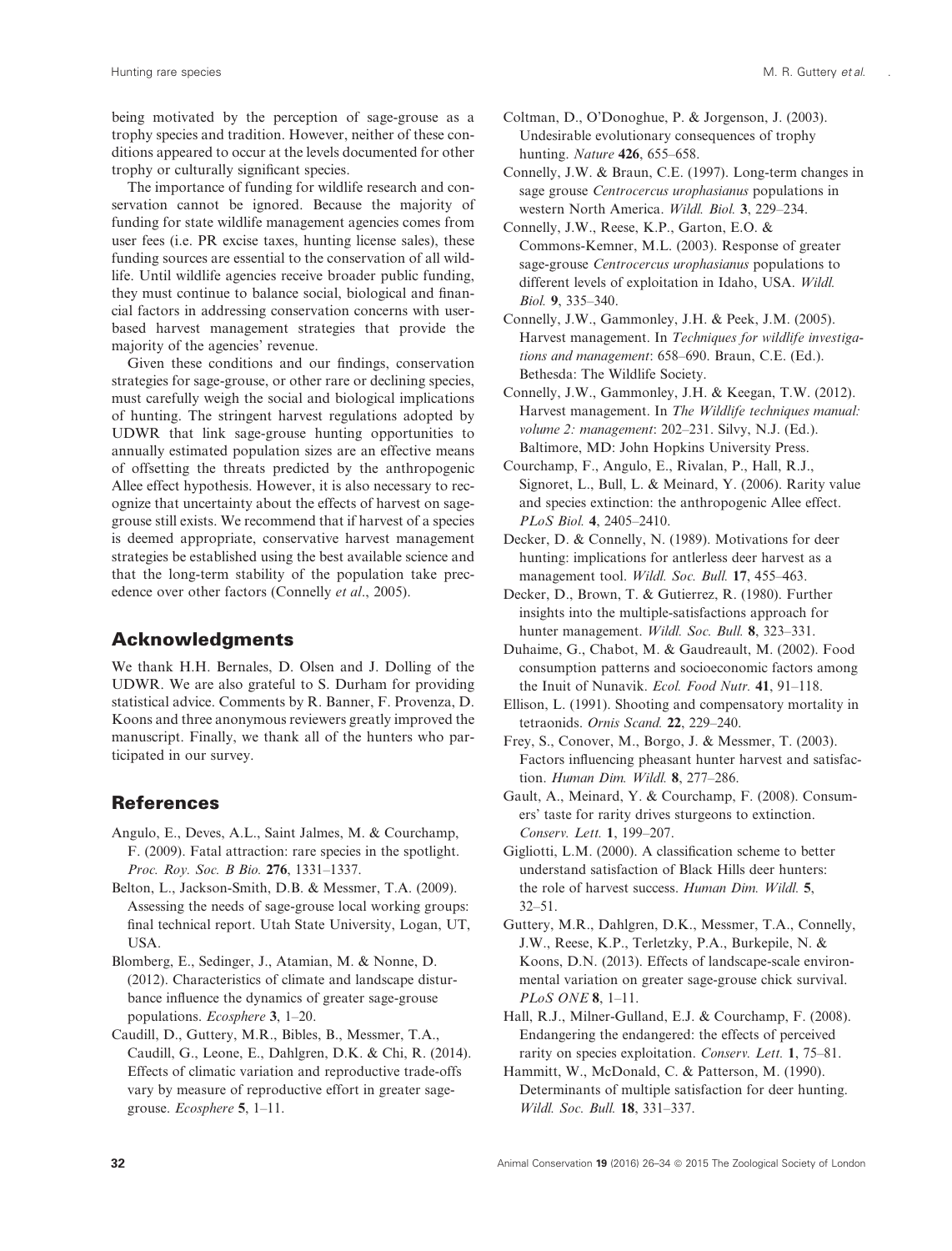Hammitt, W.E. & McDonald, C.D. (1982). Response bias and the need for extensive mail questionnaire follow-ups among selected recreation samples. *J. Leis. Res.* **14**, 207– 216.

Hayslette, S., Armstrong, J.B. & Mirarchi, R.E. (2001). Mourning dove hunting in Alabama: motivations, satisfactions, and sociocultural influences. *Human Dim. Wildl.* **6**, 81–95.

Knick, S.T. & Connelly, J.W. (Eds) (2011). *Greater sagegrouse: ecology and conservation of a landscape species and its habitats*. Berkeley: University of California Press.

Koons, D.N., Rockwell, R.F. & Aubry, L.M. (2014). Effects of exploitation on an overabundant species: the lesser snow goose predicament. *J. Anim. Ecol.* **83**, 365– 374.

Loveridge, A.J., Reynolds, J.C. & Milner-Gulland, E.J. (2007). Does sport hunting benefit conservation? In *Key topics in conservation biology*: 222–241. MacDonald, D.W. & Service, K. (Eds). Oxford: Oxford University Press.

Manfredo, M., Teel, T. & Bright, A. (2003). Why are public values toward wildlife changing? *Human Dim. Wildl.* **8**, 287–306.

Mangun, W. & Shaw, W. (1984). Alternative mechanisms for funding nongame wildlife conservation. *Public Admin. Rev.* **44**, 407–413.

Messmer, T.A. & Enck, J.W. (2012). Wildlife uses. In *Human dimensions of wildlife management*: Decker, D.J., Riley, T.L. & Siemer, W.F. (Eds). Baltimore, MD: John Hopkins University Press.

Messmer, T.A., Dixon, C., Shields, W., Barras, S.C. & Schroeder, S.A. (1998). Cooperative wildlife management units: achieving hunter, landowner, and wildlife management agency objectives. *Wildl. Soc. Bull.* **26**, 325–332.

NOAA (2012). Endangered and threatened species; threatened status for the Arctic, Okhotsk, and Baltic subspecies of the Ringed Seal and endangered status for the Ladoga subspecies of the Ringed Seal. Available at: http:// www.gpo.gov/fdsys/pkg/FR-2012-12-28/pdf/2012- 31066.pdf (accessed February 2015).

Palazy, L., Bonenfant, C., Gaillard, J.M. & Courchamp, F. (2012). Rarity, trophy hunting and ungulates. *Anim. Conserv.* **15**, 4–11.

Prescott, G.W., Johnson, P.J., Loveridge, A.J. & Macdonald, D.W. (2012). Does change in IUCN status affect demand for African bovid trophies? *Anim. Conserv.* **15**, 248–252.

Radder, L. & Bech-Larsen, T. (2008). Hunters' motivations and values: a South African perspective. *Human Dim. Wildl.* **13**, 252–262.

Reese, K.P. & Connelly, J.W. (2011). Harvest management of greater sage-grouse. In *Greater sage-grouse: ecology and conservation of a landscape species and its habitats*: 101–111. Knick, S.T. & Connelly, J.W. (Eds). Berkeley: University of California Press.

Rivalan, P., Delmas, V., Angulo, E., Bull, L.S., Hall, R.J., Courchamp, F., Rosser, A.M. & Leader-Williams, N. (2007). Can bans stimulate wildlife trade? *Nature* **447**, 529–530.

Rogers, G.E. (1964). *Sage grouse investigation in Colorado*. Denver: Colorado.

Sala, O.E., Chapin, F.S. III, Armesto, J.J., Berlow, E., Bloomfield, J., Dirzo, R., Huber-Sanwald, E., Huenneke, L.F., Jackson, R.B., Kinzig, A., Leemans, R., Lodge, D.M., Mooney, H.A., Oesterheld, M., Poff, N.L., Sykes, M.T., Walker, B.H., Walker, M. & Wall, D.H. (2000). Global biodiversity scenarios for the year 2100. *Science* **287**, 1770–1774.

Schroeder, M.A., Young, J.R. & Braun, C.E. (1999). Sage grouse (*Centrocercus urophasianus*). In *The birds of North America*: 1–28. Poole, A. & Gill, F. (Eds). Philadelphia: The Bird of North America.

Sedinger, J.S., White, G.C., Espinosa, S., Partee, E.T. & Braun, C.E. (2010). Assessing compensatory versus additive harvest mortality: an example using greater sagegrouse. *J. Wildl. Mgmt.* **74**, 326–332.

Sika, J.L. (2006). Breeding ecology, survival rates, and causes of mortality of hunted and nonhunted greater sage-grouse in central Montana. MS thesis, Montana State University.

Smith, R. (1976). Ecological genesis of endangered species: the philosophy of preservation. *Annu. Rev. Ecol. Syst.* **7**, 33–55.

Stankey, G.H., Lucas, R.C. & Ream, R.R. (1973). Relationships between hunting success and satisfaction. *38th N. Am. Wildl. Nat. Res. Conf. Trans.* **38**, 235–245.

Steinert, S., Riffel, H. & White, G. (1994). Comparisons of big game harvest estimates from check station and telephone surveys. *J. Wildl. Mgmt.* **58**, 335–340.

Stigar, M.S. (1989). Hunting low-density sage grouse populations. MS thesis, University of Nevada, Reno.

Stirling, I. (2011). *Polar bears: the natural history of a threatened species*. Brighton: Fitzhenry and Whiteside.

Strickland, M.D., Harju, H.J., McCafferty, K.R., Miller, H.W., Smith, L.M. & Stoll, R.J. (1996). Harvest management. In *Research and management techniques for wildlife and habitats*: 445–473. Bokhout, T.A. (Ed.). Bethesda: The Wildlife Society.

Thomas, C.D., Cameron, A., Green, R.E., Bakkenes, M., Beaumont, L.J., Collingham, Y.C., Erasmus, B.F.N., Ferreira de Siqueira, M., Grainger, A., Hannah, L., Hughes, L., Huntley, B., van Jaarsveld, A.S., Midgley, G.F., Miles, L., Ortega-Huerta, M.A., Peterson, A.T., Phillips, O.L. & Williams, S.E. (2004). Extinction risk from climate change. *Nature* **427**, 145–148.

Trefethan, J.B. (1975). *An American crusade for wildlife*. New York: Winchester Press.

UDWR (2009). *Utah greater sage-grouse management plan*. Salt Lake City: Utah Department of Natural Resources.